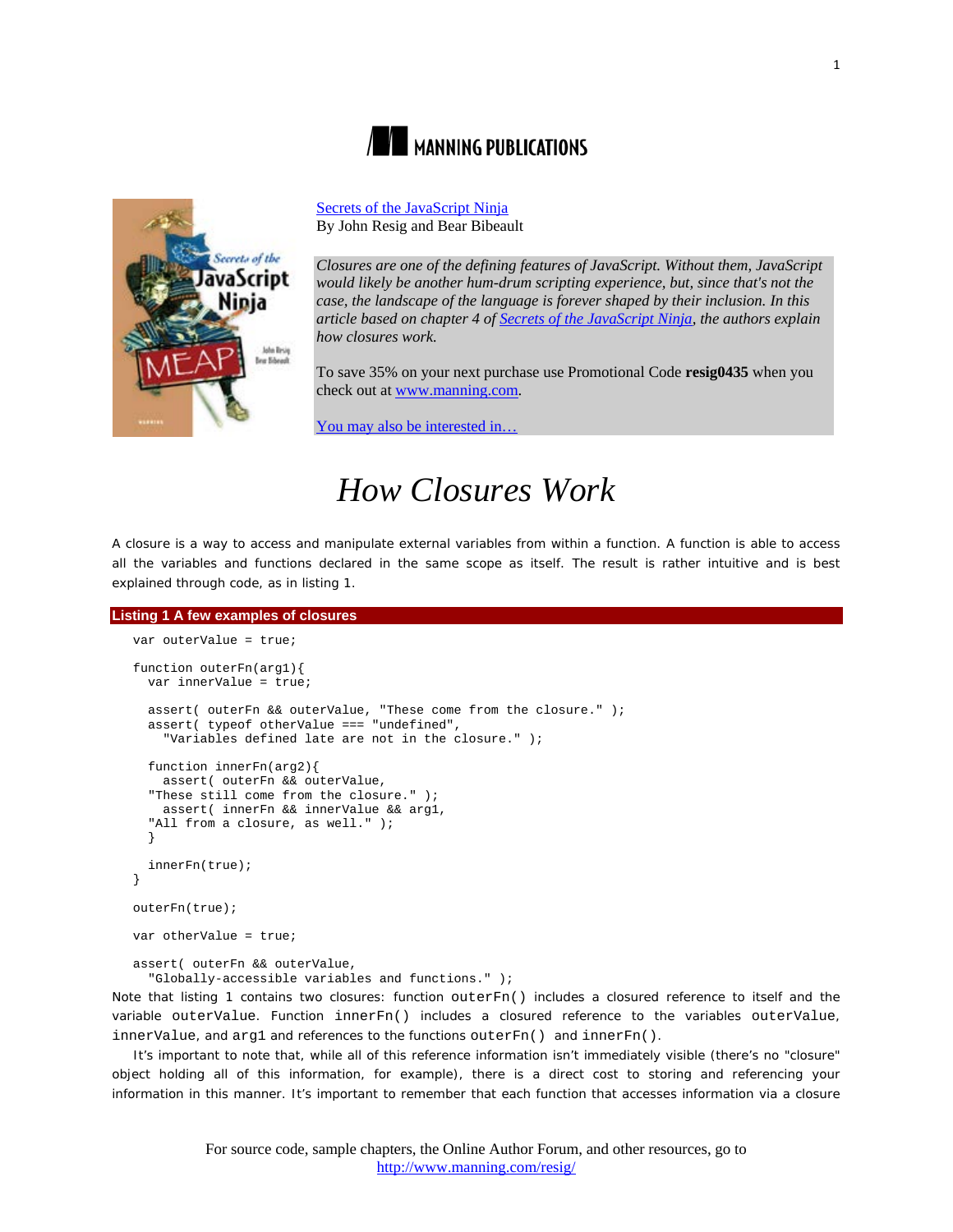immediately has a *ball and chain*, if you will, attached to them carrying this information. So, while closures are incredibly useful, they certainly aren't free of overhead.

## *Private variables*

One of the most common uses of closures is to encapsulate some information as a *private variable* of sorts. Objectoriented code, written in JavaScript, is unable to have traditional private variables (properties of the object that are hidden from outside uses). However, using the concept of a closure, we can arrive at an acceptable result, as in listing 2.

#### **Listing 2 An example of keeping a variable private but accessible via a closure**

```
function Ninja(){
  var slices = 0;
   this.getSlices = function(){
    return slices;
   };
  this.slice = function(){
    slices++;
  };
}
var ninja = new Ninja();
ninja.slice();
assert( ninja.getSlices() == 1,
   "We're able to access the internal slice data." );
assert( ninja.slices === undefined,
  "And the private data is inaccessible to us." );
```
In listing 2, we create a variable to hold our state, slices. This variable is only accessible from within the Ninja() function (including the methods getSlices() and slice()). This means that we can maintain the state, within the function, without letting it be directly accessed by the user.

#### *Callbacks and timers*

Another one of the most beneficial places for using closures is when you're dealing with callbacks or timers. In both cases, a function is being called at a later time and within the function you have to deal with some, specific, outside data. Closures act as an intuitive way of accessing data, especially when you wish to avoid creating extra variables just to store that information. Let's look at a simple example of an Ajax request, using the jQuery JavaScript Library, in listing 3.

#### **Listing 3 Using a closure from a callback in an Ajax request**

```
<div></div>
<script src="jquery.js"></script>
<script>
var elem = jQuery("div");
elem.html("Loading...");
jQuery.ajax({
   url: "test.html",
   success: function(html){
     assert( elem, "The element to append to, via a closure." );
  elem.html( html );
 }
});
</script>
```
A couple of things are occurring in listing 3. To start, we're placing a loading message into the div to indicate that we're about to start an Ajax request. We have to do the query, for the div: once to edit its contents and would typically have to do it again to inject the contents when the Ajax request completed. However, we can make good use of a closure to save a reference to the original jQuery object (containing a reference to the div element), saving us from that effort.

Listing 4 has a slightly more complicated example, creating a simple animation.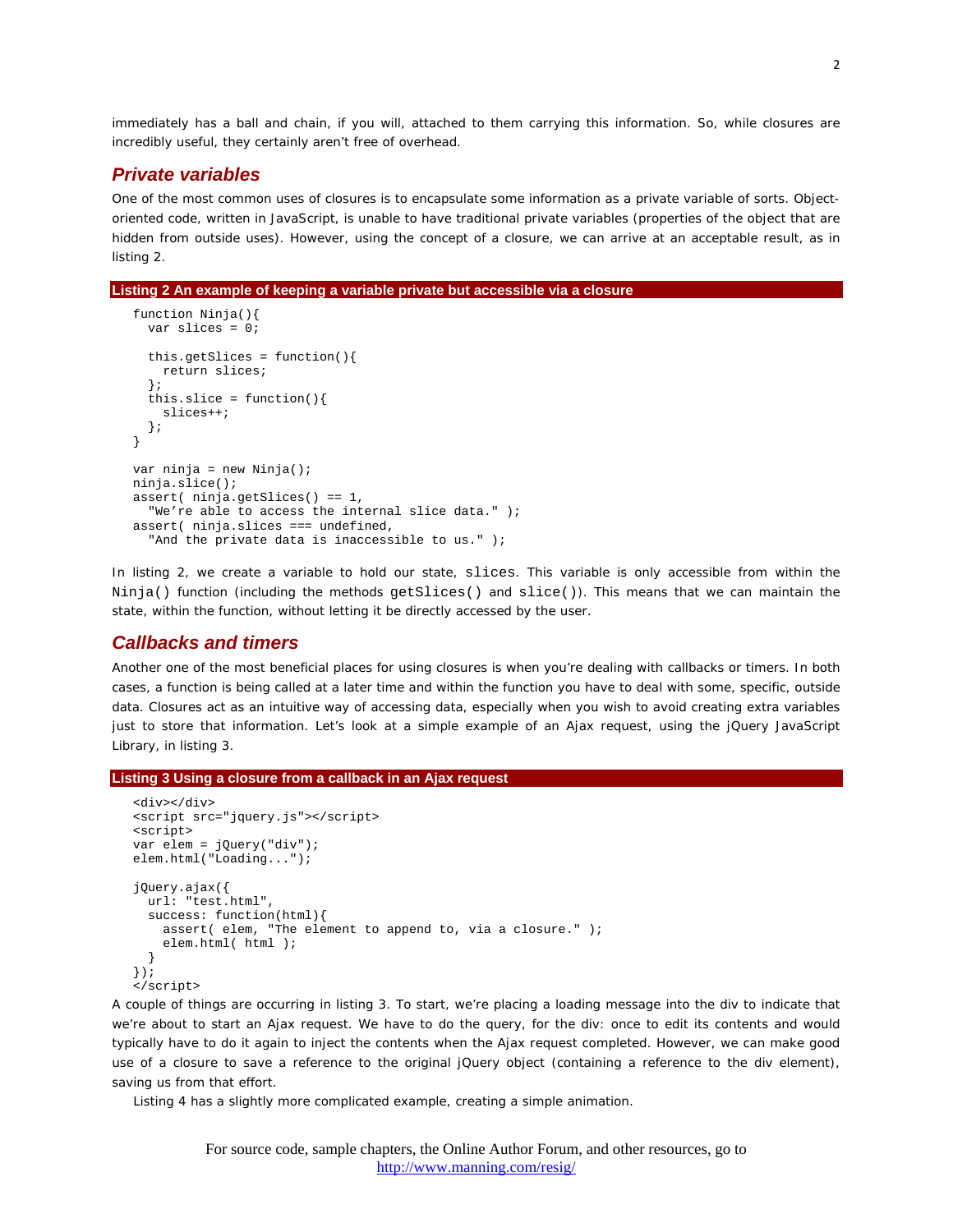#### **Listing 4 Using a closure from a timer interval**

```
<div id="box" style="position:absolute;">Box!</div>
<script>
var elem = document.getElementById("box");
var count = 0;
var timer = setInterval(function() if ( count < 100 ) {
   elem.style.left = count + "px";
    count++;
   } else {
     assert( count == 100,
   "Count came via a closure, accessed each step." );
     assert( timer, "The timer reference is also via a closure." );
     clearInterval( timer );
   }
}, 10);</script>
```
What's especially interesting about listing 4 is that it only uses a single (anonymous) function to accomplish the animation, and three variables, accessed via a closure. This structure is particularly important as the three variables (the DOM element, the pixel counter, and the timer reference) all must be maintained across steps of the animation. This example is a particularly good one in demonstrating how the concept of closures is capable of producing some surprisingly intuitive, and concise, code.

### *Summary*

We saw how closures work in JavaScript. We looked at how they're implemented and then how to use them within an application. We looked at a number of cases where closures were particularly useful, including the definition of private variables and in the use of callbacks and timers.